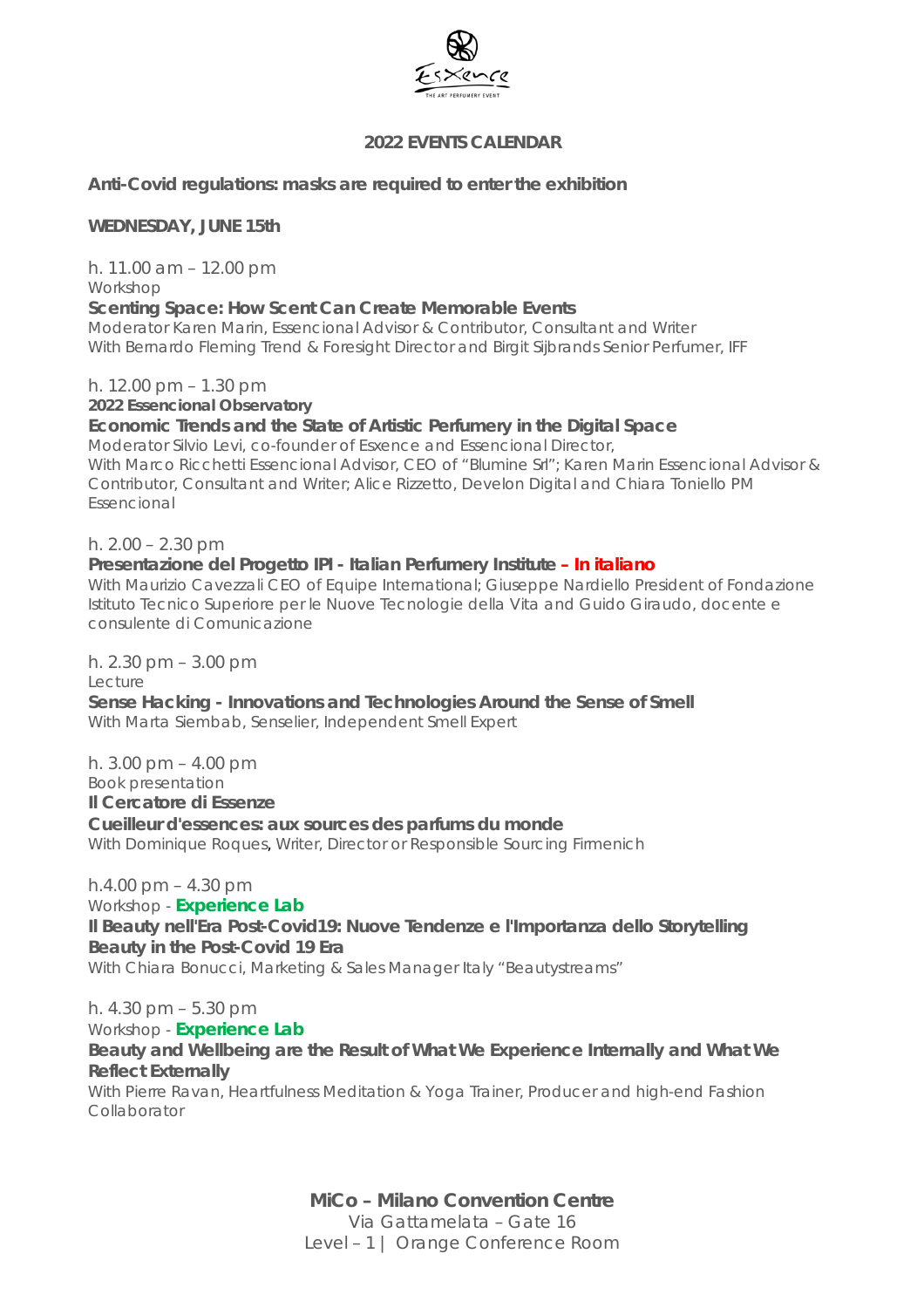

h. 5.30 pm – 6.30 pm *Workshop*

### **The Importance of Stories and Story Telling in Perfumery**

**A Literary Salon/Press Review – In continuation of a tradition begun 13 years ago at the 1st Edition of** *Les Rives de la Beauté*

*Moderators Sarah Colton, Perfume Writer, Videographer, and Author of the book "Bad Girls - Perfume Tips and Tales" and Wouter Wiels, Strategic Communication Expert, Founder & Director "Rives de la Beauté"*

*With Kelly Kovack Founder and editor of "beautymatter.com"; Sarah Baker, Play-Writer, Script-Writer, Song-Writer, and Perfume Brand Owner; Rafaëla Capraruolo, Author of the recently published Book "Les Femmes en Parfumerie" and Dominique Brunel Co Director "Nez"*

### **THURSDAY, JUNE 16th**

h. 9.30 am – 10.30 am

*Workshop*

### **International View on Artistic Perfumery: Africa**

*Moderator Karen Marin, Essencional Advisor & Contributor, Consultant and Writer With Femi Olusola Founder Seinde Signature Experience Studio and Salon de Parfum; Mariham Habashy Managing Director at CosmoLuxe and François Nicollier Manager, Ciscoprod*

*h. 10.30 am – 11.30 am* 

*Workshop*

### **Promoting Artisan Fragrance in a Digital World**

*Moderator Karen Marin, Essencional Advisor & Contributor, Consultant and Writer With Eduardo Garcia de Alba Creator and Founder of" MyScentJourney"; Yosh Han Founder "YOSH", Creative Director "Scent Trunk", Producer "Scent Festival" and Dana Sandu Founder "A Nose Knows", contributor to "CaFleureBon"*

# h. 11.30 am - 12.30 pm

*Workshop*

# **Doing Business in China: Challenges & Opportunities**

*Moderators Karen Marin, Essencional Advisor & Contributor, Consultant and Writer and Chi Wai Tang, Founder of Fragrance Connection*

*With Michel Gutsatz, Presidentb"Le Jardin Retrouvé" and Senior Marketing Professor KEDGE Business School; Marina Crosa Regional Director Asia Pacific and Business Development Coordinator Europe, Nichebox Zovin Wu Founder and owner of Zovin Boutique and Zovin Upperhills, multi-brands fashion and lifestyle stores in Shenzhen (live streaming) and Jimmy Zhao, Perfume connoisseur, fragrance culture educator and distributor (live streaming)*

h. 12.30 pm - 1.30 pm

#### *Video Presentation* **Fragrance Wheel 2022**

*With Michael Edwards, Fragrance Expert*

h. 2.30 pm – 3.30 pm

*Workshop*

### **Talk with Perfumers, Decoding the 2022 Complex World of Perfumery**

*Moderator Laurence Arrigo-Klove, Essencional Advisor & Contributor, Brand Strategist Communication Consultant; Nathalie Feisthauer - Senior Perfumer; Ralf Schwieger Perfumer; Alex Lee Fine Fragrances Perfumers at Mane and Christophe Laudamiel - Master Perfumer and CEO DreamAir, Chief Perfumer BélAirLab*

**MiCo – Milano Convention Centre**

Via Gattamelata – Gate 16 Level – 1 | *Orange* Conference Room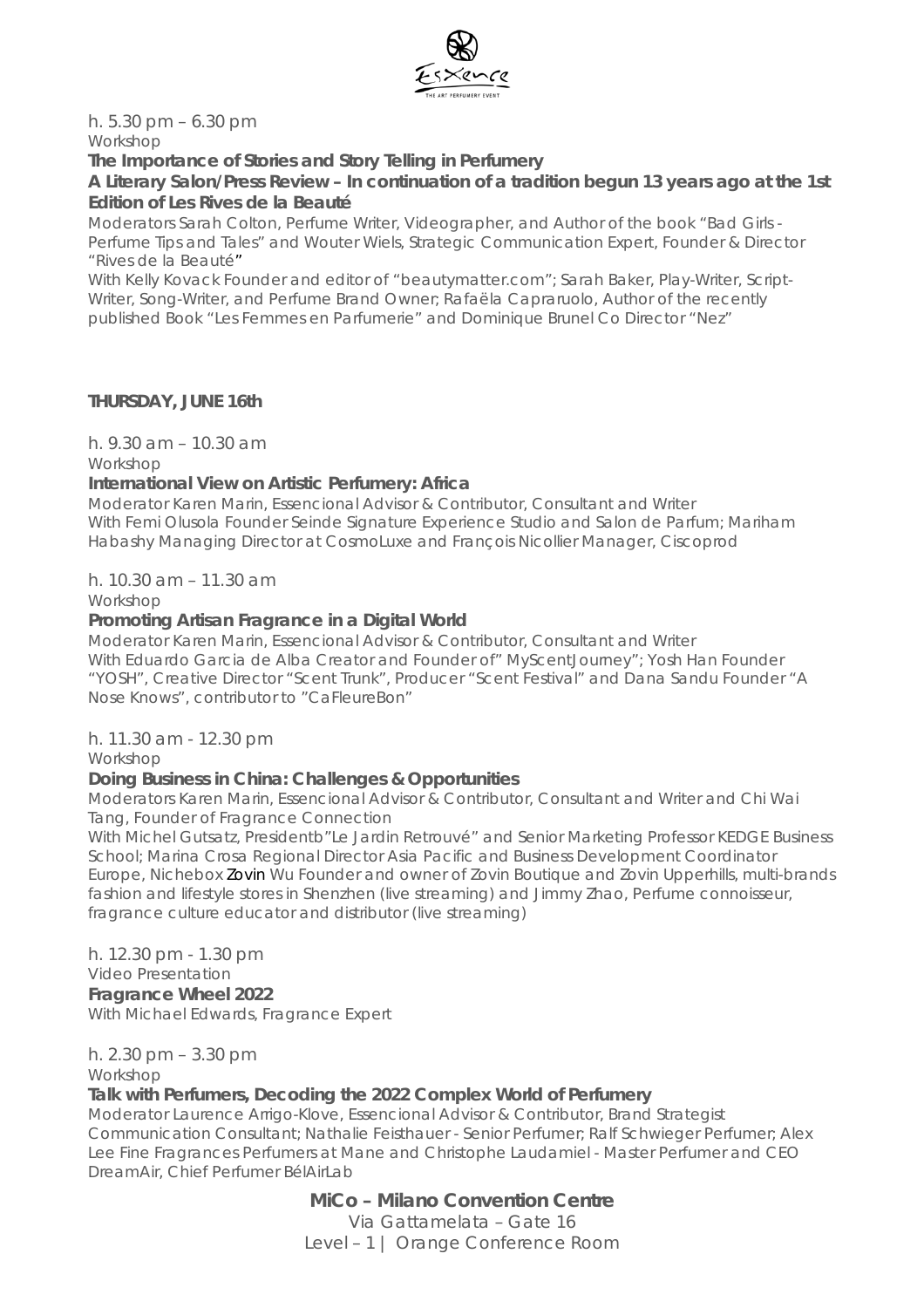

# h. 3.30 pm - 4.30 pm

### *Talk -* **Experience Lab**

### **Dietro le Quinte dell'Innovazione -** *Behind the Scenes of Innovation*

*With Annalisa Betti, Journalist and Matteo Locatelli, CEO Pink Frogs Cosmetics*

h. 4.30 pm - 5.30 pm *Lecture*

### **Se Parfumer: un Acte d'Humanité?**

*With Annick Le Guérer, Anthropologist, Philosopher and Writer Mariateresa Z. Marsi*, P*sychologist and Psychotherapist, Brand Consultant*

h.5.30 pm - 6.30 pm

*Panel*

### **Grasse Expertise: des Fleurs d'Exception pour des Parfums d'Émotion**

With Claire Lonvaud, "*Passion Nez", membre fondateur de Grasse Expertise* Marithé Béchu, *Club des Entrepreneurs du pays de Grasse, Responsable projet "Grasse Expertise"*

### **FRIDAY, JUNE 17th**

h. 10.00 am - 11.00 am

*Lecture*

### **Perfume Heritage, the Osmothèque Presents 30 "Treasures" of its Collections**

*With Thomas Fontaine*, *President of Osmothèque* and Anne-Cécile Pouant, *Osmothèque Deputy Director*

# h. 11.00 am - 12.00 pm

*Workshop*

# **Sustainability Unraveled: on the "Hows" and "Whats" to Make Fragrances Sustainable**

*Moderator Bodo Kubartz*, *Journalist and Director of "Passion and Consulting*" *With Dominique Roques, Director or Responsible Sourcing Firmenich; Nathalie Feisthauer, Parfumeur and Founder LABscent; Natalia Mizejewska, Founder Bel Rebel and Mathias Bauch, Owner Parfums Lubner "Feinste Düfte & Seifen*

h.12.00 pm – 1.30 pm *Conference*

### **Flowers Through the Mirror**

*Moderator Sara Ravo, Mouillettes & Co.*

*With Nuria Du Chêne de Vere- Master Perfumer; Meo Fusciuni - Master Perfumer, Luca Maffei Master Perfumer, Nicola Bianchi - Master Perfumer and Antonio Alessandria - Master Perfumer*

 $h.1.45 - 2.30$  pm

Presentation

**NFT 2.0 - An authentic phygital multisensory experience for your fragrances – IN ENGLISH** *With Alessandro Tacconelli, Authena AG Operations Manager*

h. 2.30 pm - 3.00 pm

*Book presentation*

### **Reginette per Scelta – Reginette by** *Choice*

A new way to communicate about fragrances, from Parlors to Tik Tok. An olfactory editorial project. *Moderator Rosa Vaia, Perfumer; Patrizia Finucci Gallo, Journalist and Writer; Alessandro Nicolì Cotugno, Writer and Copywriter; Matilda Morri (Sinister), Tiktoker*

**MiCo – Milano Convention Centre**

Via Gattamelata – Gate 16 Level – 1 | *Orange* Conference Room